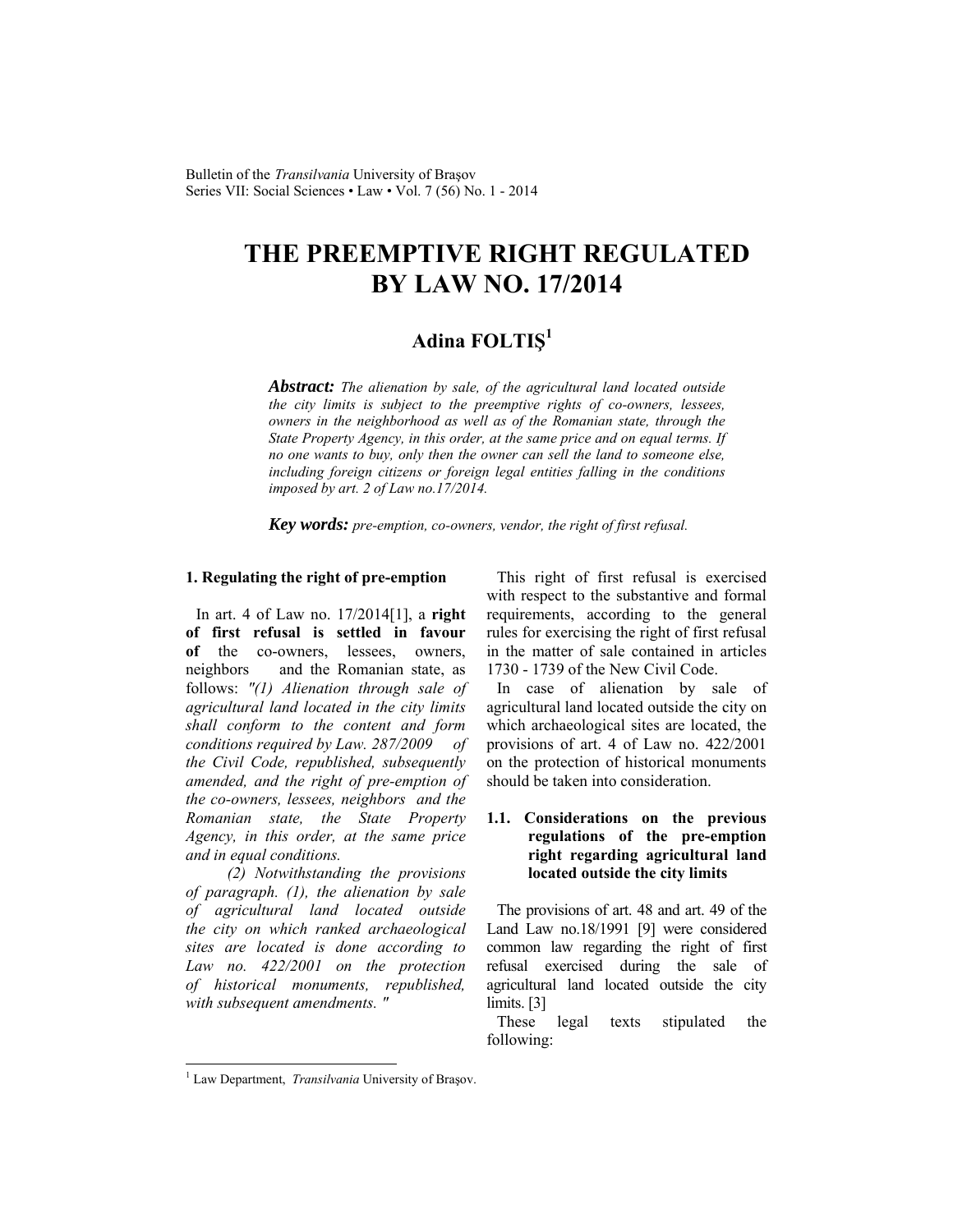*"Art 48: (1) The alienation of agricultural land located in unincorporated areas, by sale, can be made by exercising the right of preemption.*

*(2) The right of first refusal of any agricultural land in unincorporated areas falls on co-owners, if any, and then the neighbors and is exercised by the Agency for Rural Development and Planning.*

*(3) The owner of the land to be sold is obliged to inform the Agency for Rural Development and Planning, and the latter shall communicate in writing its intention to the people referred to in para. 2 within 15 days from the date they were notified.*

*(4) The holders of the right of first refusal are obliged to rule on its exercise within 30 days from receiving the communication.*

*(5) Upon reaching this limit, the right of first refusal for co-owners or neighbours is considered to be extinguished.*

*(6) The right of first refusal when alienating land devolves on the state through the Agency for Rural Planning and Development, which is bound to react within the time limit provided in par.4.*

*(7) If the agency has not acted within this period, the land is sold freely.*

*Article 49: (1) The act of alienation concluded in breach of the pre-emption right referred to in art. 48 is voidable. "*

Lease Law no. 16/1994 [10] , established a right of first refusal of the lessee on selling the agricultural land outside the city which s/he held on lease.

 In accordance with Art. 9 of the Lease Law no.16/1994: *"(1) The lessee, a natural person has the right of first refusal before the state in case of alienation through sale of leased land within the city limits.*

*(2) The right of first refusal is exercised according to the law. "*

The law referred to in art. 9 para. (2) of Law no.16/1994 was the Land Law no. 18/1991.

Thereafter, the provisions of art. 48 and 49 of the Land Law no. 18/1991 were repealed by Law no.54/1998 on the legal circulation of land [11], the right of first refusal when purchasing land outside the city having a new regulation through this last law in art. 5-11 and art. 14.

The legal status of the right of first refusal when purchasing land outside the city, in the light of Law no. 54/1998, was as follows:

*" Article 5: Alienation by sale of agricultural land located in the city limits is done in compliance with the preemption rights of co-owners, neighbours or leaseholders.*

*Article 6: (1) The seller shall register the offer for sale of the agricultural land located outside the city at the local council in whose area the land is situated.*

*(2) On the same day, the secretary of the administrative-territorial unit will post the offer under signature and stamp at the town hall. The offer will include the name and surname of the seller, the area and category of use, as well as the place where the land is situated.*

*Article 7: The owners of the first refusal right provisioned in art. 5 must express in writing on exercising it within 45 days from the date of posting the offer to sell, which will show the price offered; the offer to purchase being registered at the town hall.*

*Article 8: In case that, within the period provided for in art. 7, more holders from the category provided in art. 5 exercise their pre-emptive right, the seller has the right to choose one of the bidders.*

*Article 9: If the price offered to holders of the pre-emption right in the categories*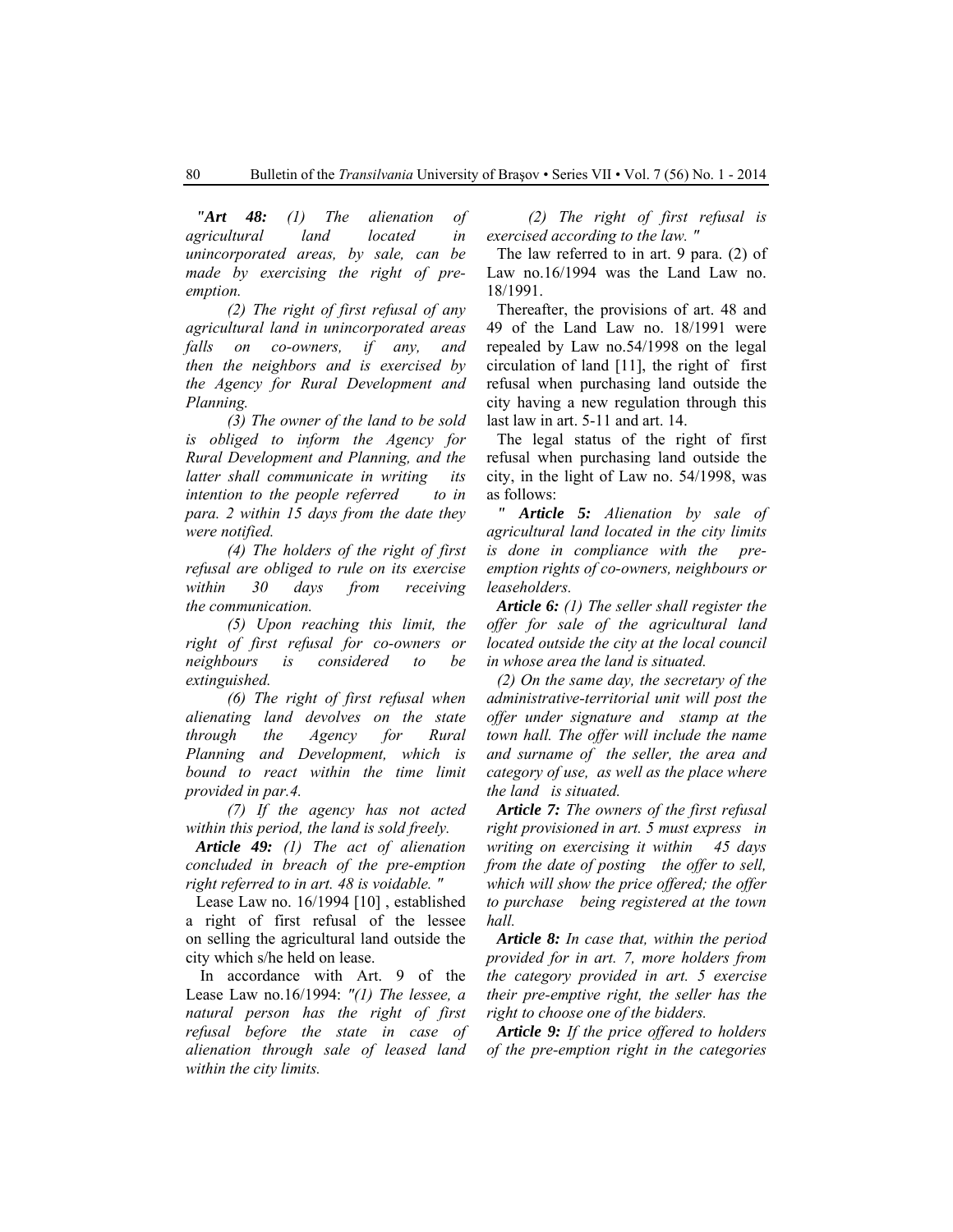*set out in art. 5 is not fair to the seller, s/he can sell the land to any other person.*

*Article 10 If within the period referred to in art. 7, none of the holders of the right of pre-emption has shown willingness to buy the land, this will be sold unrationed.*

*Article 11 I In front of a notary public, the evidence of the publicity provided in art. 6 is made with the document issued by the Secretary of the administrativeterritorial unit, after the expiry of the 45 day term referred to in art.7.*

*Article 14 (1) Non-compliance with the provisions of art. 2 para. (1) and of article 12 para. (1) and (2) entails the absolute nullity of the contract of sale or, if applicable, of the exchange contract, and the non-compliance with the provisions of art. 5 and 6 entails the relative nullity of the contract.*

*(2) The action of finding the nullity may be brought by the parties, the prosecutor, the mayor or by any interested person. "*

In 2005, any right of first refusal on the sale of agricultural land outside the municipalities ceases to exist since Law no. 247/2005 on the reform in property and justice field, as well as some additional measures repeal both art. 9 of the Lease Law no.16/1994 as well as Law no. 54/1998 on the legal circulation of land, without establishing a right of first refusal in this field .

Both art. 9 of the Lease Law no.16/1994, as well as Law no.54/1998 on the legal circulation of land were repealed by art.8, Title X. Legal circulation of Land, of Law no. 247/2005.

In practice, since 2005 and until October 1, 2011 (date of entry into force of the New Civil Code), agricultural lands outside the municipalities could be sold freely without their owners having to give preference to any category of people.

By establishing the right of first refusal in favour of the lessee, art. 1849 of the New Civil Code returns to the idea that in this area, however, a pre-emptive right should established, but in the new regulation, the only holder of this right is the lessee.

### **2. The lands subject to the pre-emption right**

In accordance with art. 4 of Law no.17/2014[12], the right of first refusal may be exercised only on land located outside the city.

Article 2, paragraph (1) of Law no. 17/2014 expressly provides that *agricultural land located inside the city is not covered by this regulation.*

To trigger the right of first refusal, it is necessary to achieve the expected alienation by sale, any other legal act being excluded.

As noted in the doctrine [3] : *"Since the sale is madefor consideration and is commutative, for a sum of money paid as price, the right of pre-emption cannot be ascertained if the alienation is done either free of charge (e.g. donation), or at random nature (e.g. maintenance or annuity contract) or exchange contract, even consults. With no equivalent price of the land to be alienated, the right of preemption cannot be recognized, it can work .... only at the same price"*

But it is necessary that the sale refer only to individually determined lands and not to assets in general which include land.

It does not fall in the scope of the right of pre-emption the case of mergers or divisions of companies, because through them, universal transmissions of heritage or heritage factions take place. [6]

For the same reasons, it will not be applicable to the sale of a legacy.

The assignment of rights of succession concerning a legal universality or on an aliquot of it, gives the transferee the quality of trustee with the universal title of the transferor who has the right to come to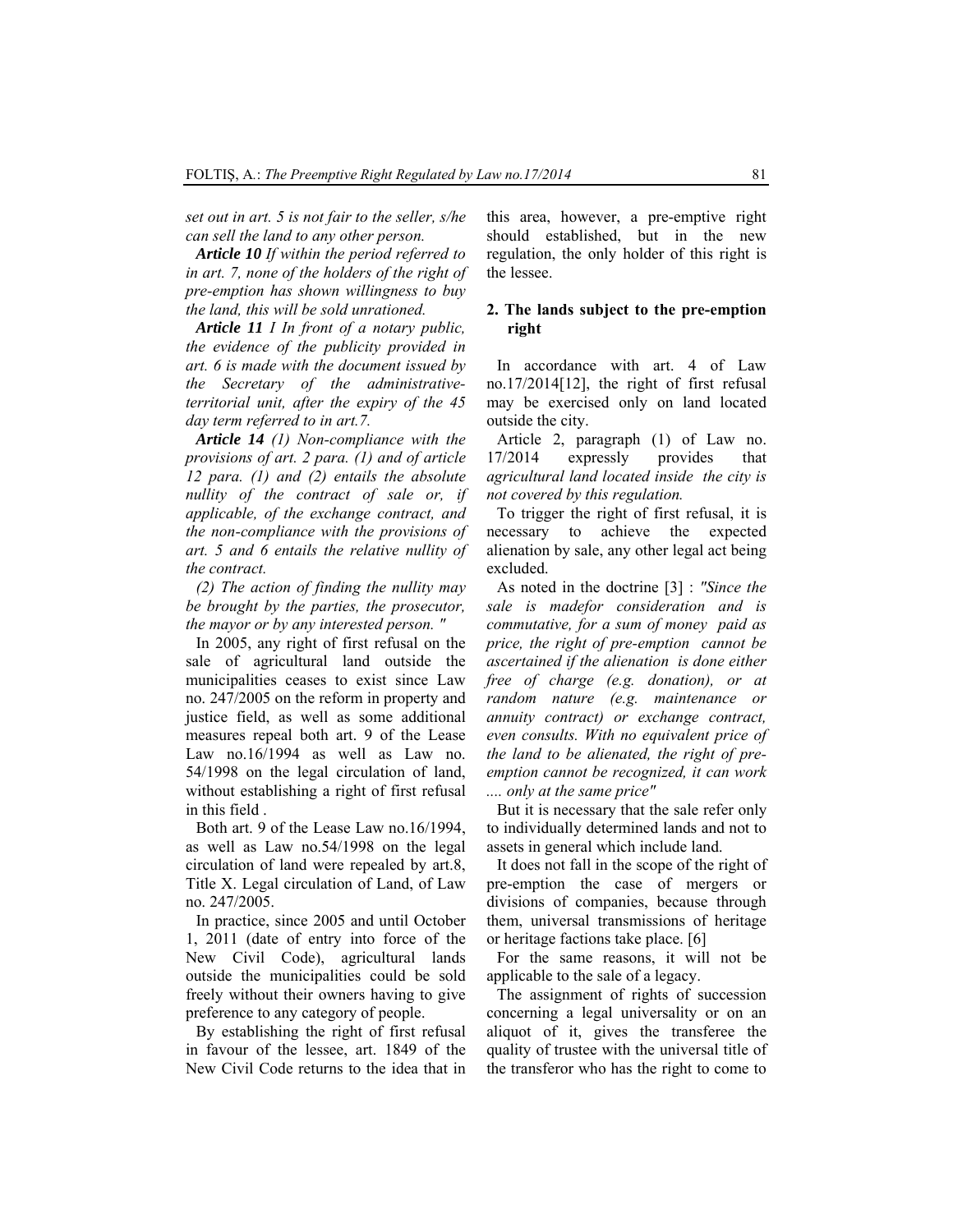the inheritance and therefore has a random nature, incompatible with the notion of pre-emption.

Only sale-purchase agreements transmitting the ownership right for the land fall under the pre-emption law, and not those that transmit dismemberments of this right.

The alienation of only a share of the ownership on the land is also covered by the pre-emptive right, because otherwise it would easily result in defrauding preemptors' rights, in case of the alienation of land pertaining to more co-owners.

It will be possible to exercise the right of first refusal both in case the sale would be a direct one, and when it is done by public auction.

Forced sales are done only by public auction in case of forced execution of real estate or in case of winding-up a company.

According to art. 2 of Law no. 17/2014, the following can buy agricultural land located outside the city in our country:

- Romanian citizens

- citizens of EU countries,

 - citizens of the states belonging to the European Economic Area Agreement (EEAA; including Norway, Liechtenstein and Iceland) or the Swiss Confederation

- stateless people residing in Romania, an EU member state, a state in ASEE or the Swiss Confederation,

- Romanian legal entities having Romanian nationality,

-legal entities having the nationality of an EU Member State, the States which pertain to the EEAA or the Swiss Confederation.

In addition, citizens and legal entities belonging to an EU Member State or States which are part of the EEAA or the Swiss Confederation can purchase agricultural land in Romania on the basis of *reciprocity.*

According to art. 2 section (3) of the Law no. 17/2014: *"A citizen of a third state and the stateless person residing in a third state* **and** *the legal entities having the nationality of a third country may acquire ownership of agricultural land located in the city limits as regulated by international treaties on the basis of reciprocity, under this law.* "

The consequence of this regulation is that, if there is an international treaty with a country outside Europe, the citizens and legal entities in that country are allowed to buy agricultural land in the country.

According to Article 3 of Law no.17/2014: *"(1) agricultural land located outside the city up to a distance of 30 km from the state border and the Black Sea shore, to the interior, and that is located outside the city at a distance of 2,400 m from the special objectives may be alienated by sale and purchase only with the specific approval of the Ministry of National Defence, issued in consultation with state agencies with responsibilities in the field of national security through specialized internal structures mentioned in art. 6 para. 1 of Law no. 51/1991 on the national security of Romania, with subsequent amendments*.

*(2) Paragraph. (1) does not apply to the preemptors.*

*(3) The notifications provided in par. (1) shall be submitted within 20 days from filing the request to the seller ...*

*(4) Agricultural land outside the city, where there are archaeological sites in which certain areas with identified archeological heritage or areas with archaeological potential made obvious by chance were appointed, may be alienated by sale only with the specific approval of the*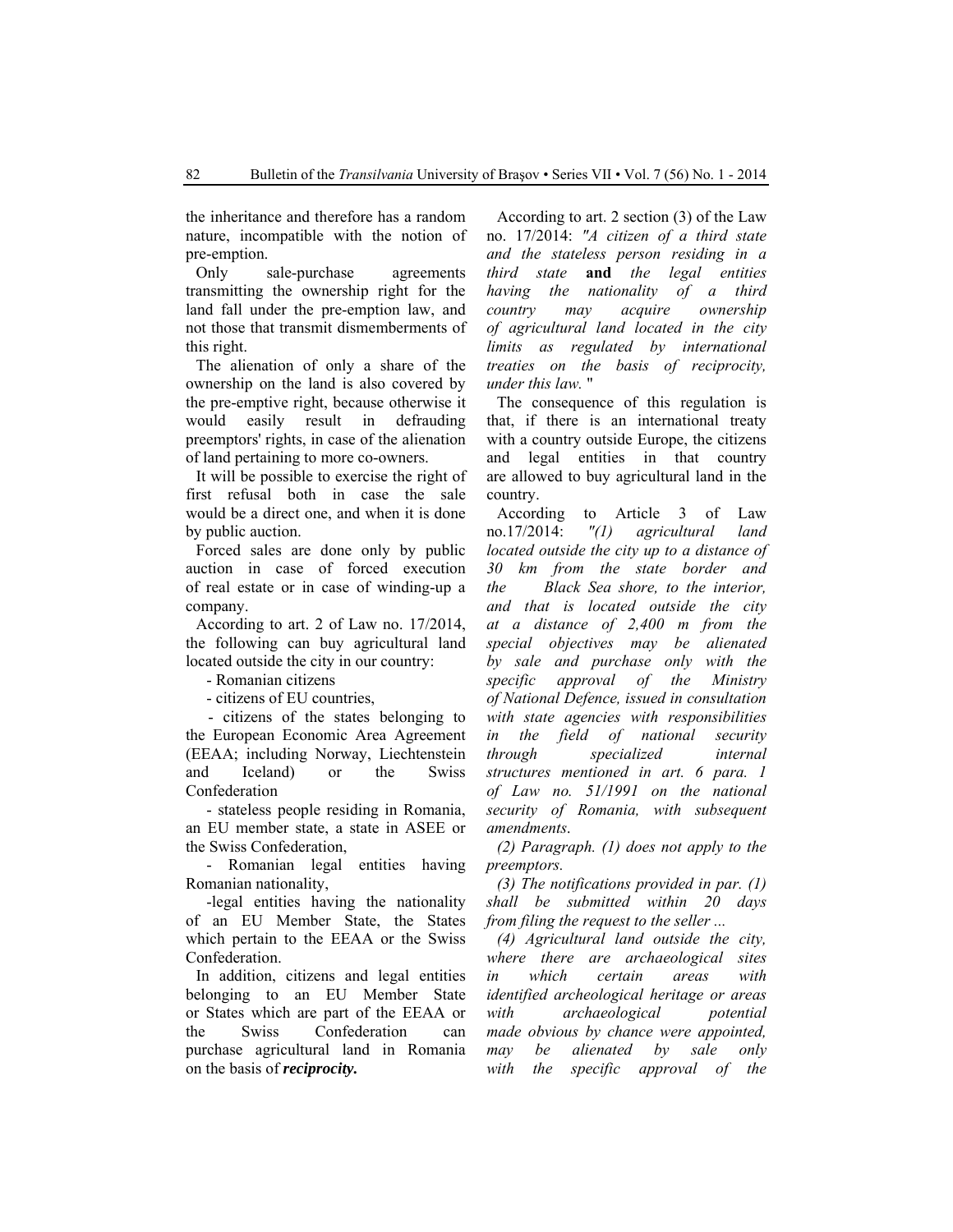*Ministry of Culture, i.e., respectively of decentralized public services, as appropriate, issued within 20 days from filing the request of the seller. "* 

#### **3. Owners of pre-emption right**

Article 4 paragraph 1 of Law no. 17/2014 establishes that the pre-emption right holders are, in this order, the coowners, lessees, neighbors and the Romanian state, through the State Property Agency.

According to art. 4 2nd clause of Law no. 17/2014, the alienation, through sale of agricultural land located outside the city that is located on archaeological sites is done according to Law no. 422/2001 on the protection of historical monuments.

## **3.1. Order of preference**

Article 4 paragraph 1 of Law no. 17/2014 establishes an order of preference between co-owners, lessees, neighbours and the Romanian state.

By this, a waiver from the principle laid down in art. 1734 par. 1 section b of the New Civil Code occurs, which states that in a situation where there are several holders of the statutory pre-emption rights, the contract of sale is concluded with the holder of the pre-emption right chosen by the vendor.

This basic rule established in art. 1734 par. 1 section b of the New Civil Code will find its application when several holders of the right of first refusal from the same category intend to exercise the pre-emption rights recognized by law.

This rule is established expressly by the provisions of art. 6 of Law no.17/2014.

Thus, if there are two or more co-owners of the same agricultural land who want to buy the share to be alienated by the co-owner seller, the sale-purchase contract will be concluded with that co-owner particularly preferred by the vendor.

The same rule applies to the other preemptors in the same category, the preemptor chosen by the owner who sells having priority to purchase.

Having seen the holders of the right of first refusal on the sale of agricultural land outside the city, it can be concluded that the establishment of the right of first refusal in favour of these holders also aims at merging the agricultural land.

#### **3.2. The co-owners**

The first class of preemptors preferred by the provisions of Law no. 17/2014 to purchase farmland outside the city is that of co-owners.

If there are more co-owners of the same land, all of them are to the same extent the holders of the right of first refusal, this solution being imposed by the plural wording in the legal text.

As noted above, in the event that more co-owners desire to exercise the right of pre-emption, the contract of sale-purchase will be concluded with the co-owner chosen by the seller (art.1734 para 1 letter B the New Civil Code).

It is irrelevant how the preemptor and the seller acquired the agricultural land under common ownership: legal act, succession etc. What is important is that the two jointly own the farmland itself.

Therefore, the person who is a co-owner in relation with the seller will not have the right of first refusal, but not on the agricultural land, but over another asset [1].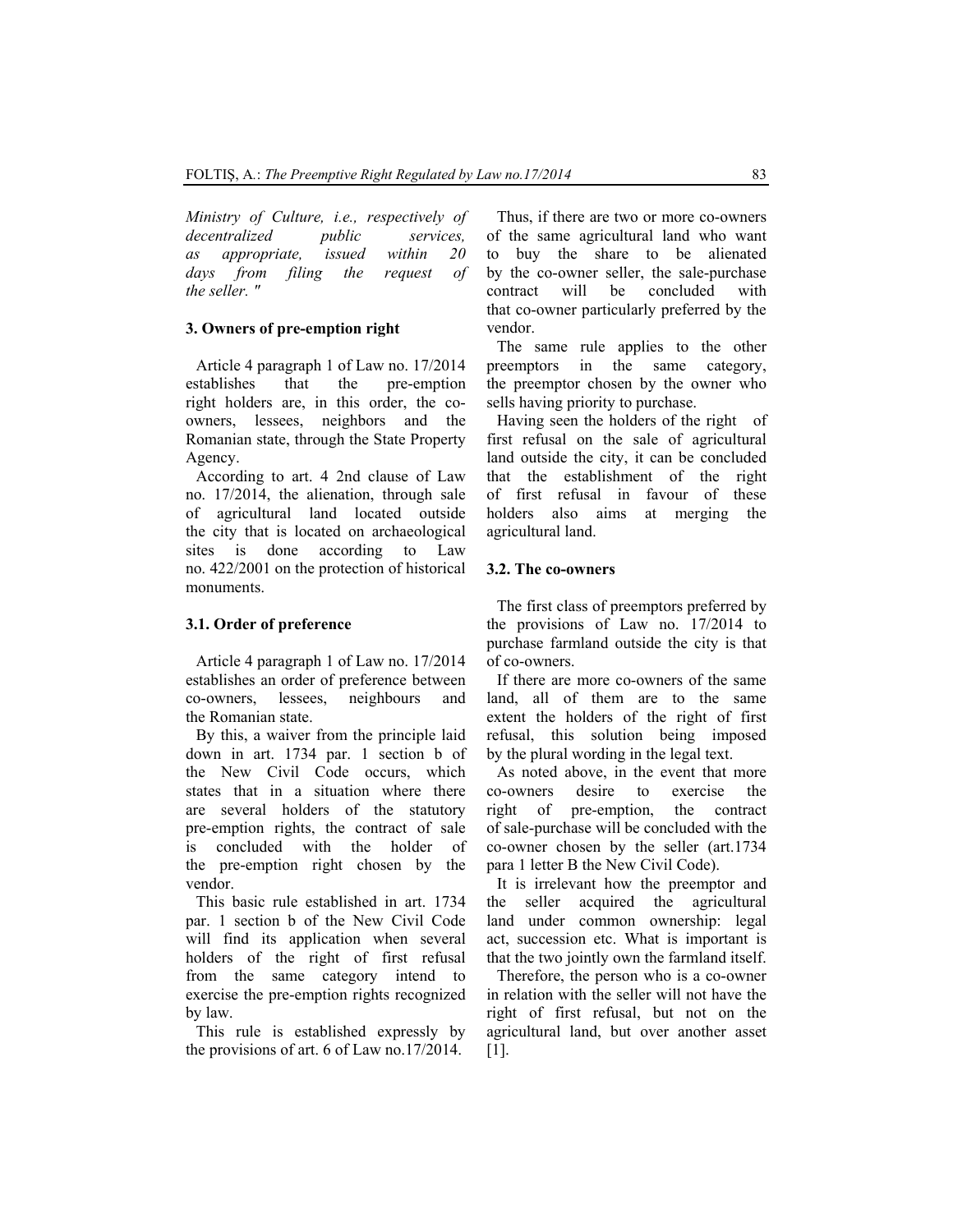This solution results from the logical interpretation of the text, and the teleological interpretation : since through the exercise of the pre-emptive right by the co-owner, two favourable legal effects are achieved, i.e., it reaches the termination of co-ownership between the seller and the buyer, avoiding division and preventing land fragmentation [1] .

Professor Gh Beleiu raises in the cited study the question whether the legislature, stating that the holder of the right of first refusal is the co-owner, referred also to the joint holder.

In his opinion, the joint holder is not under the right of first refusal because the joint holder does not have an ideal share of the land that is the subject of the right of pre-emption, but on a mass of goods.

It is possible that after the termination of joint tenancy, the land - object of first refusal right becomes the exclusive property of the joint holder, exercising the pre-emption right in such a situation becoming impossible.

Also, alienating a share of the assets held in joint tenancy, he did not alienate a certain piece of land, or a mathematical fraction, an ideal one of a common ownership, the buyer taking his place in the joint tenancy, with no warranty, we add, that the buyer will even become the owner of the land.

From our point of view, regarding the coowner, the purpose of the legislature in establishing the right of first refusal cannot be achieved with certainty, that is, in support of the arguments of the cited author [8], we consider that he does not have the right of first refusal on the sale of the agricultural land outside the city.

The reference books showed that not even the spouses who have joint ownership on the forest land benefit from the right of first refusal acknowledged to the proprietor.

In support of this assertion two arguments were brought: in case of joint ownership, it is impossible to alienate a share of the joint property, as in the case of joint property ownership, the spouses no longer have a fixed share of the ownership right, and the Civil Code prohibits sales between spouses.

From our point of view, it is possible that former spouses benefit from the legal provisions regarding the right of first refusal of the co-owners, being commonplace that by divorce, the condition of joint ownership ceases, the former spouses having the quality of coowners of shares in commons [7] .

However, if after the divorce, the object of common property is a mass of goods, they will not benefit from the right of first refusal for the reasons stated above.

In what concerns the joint owner, the only situation in which the pre-emption right will function is the one in which the object in common ownership is an agricultural land outside the city regarded as *ut singuli.* 

## **3.3. The lessees**

If the person who sells the agricultural land outside the city is the sole owner or all the joint owners show their willingness to sell the land or if none of the co-owners exercise the right of first refusal, the possibility arises that the right of first refusal be exercised effectively by the lessees.

As stated in the case of co-owners, if there are several co-owners who wish to exercise their right of first refusal established by law, the owner seller is the one who chooses what lessee will conclude the contract of sale in accordance with article 1734 para 1 letter b of the New Civil Code.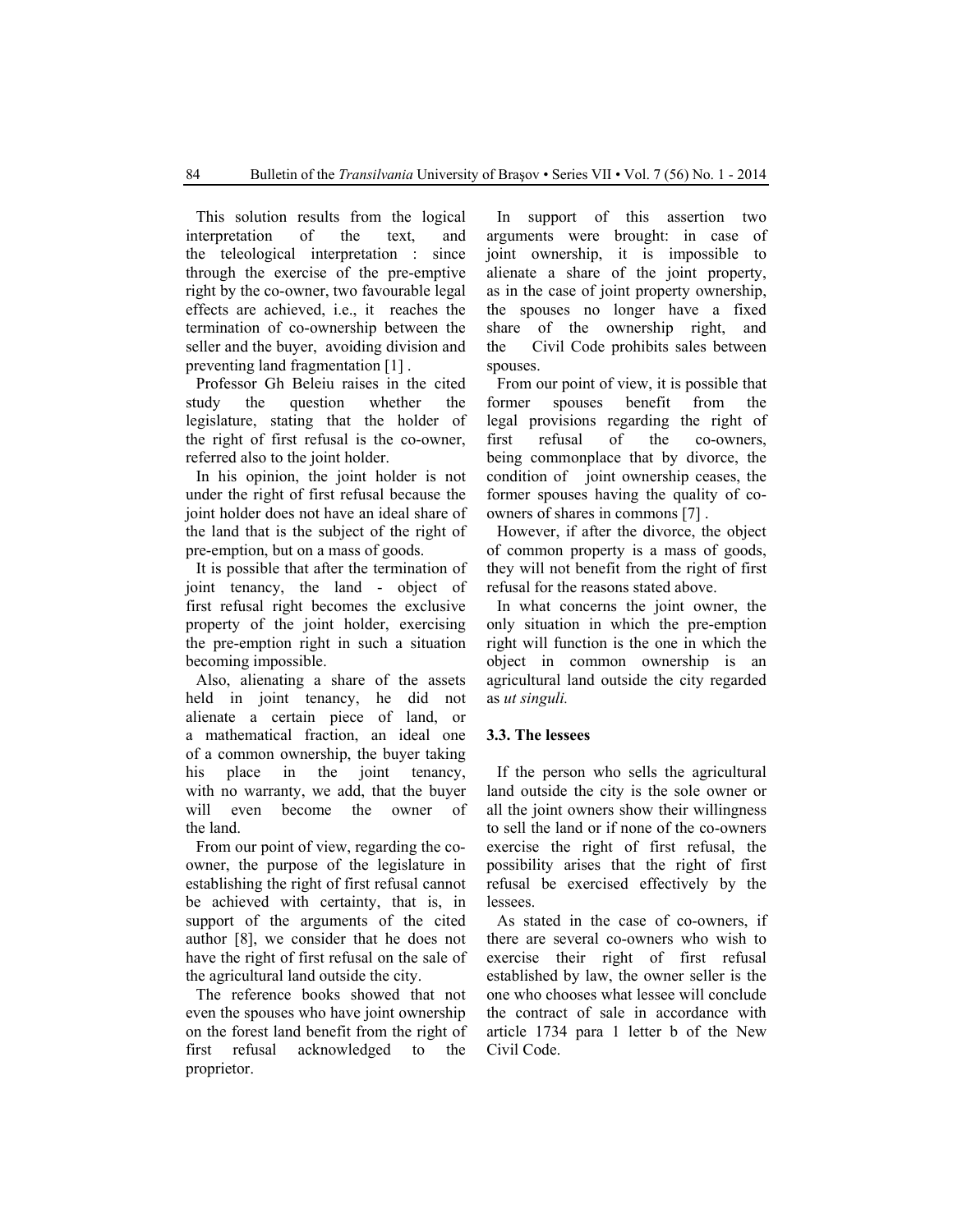By leasing we imply the contract between the owner, usufructuary or another legal holder of agricultural goods, called the lessor and lessee, on the exploitation of agricultural goods for a specified period and at a price determined by the parties.

According to art. 11 of Law no. 17/2014[12]: *"The lessee who wants to buy agricultural land located outside the city must have this quality for the respective land, determined by a valid lease contract signed and registered according to the law at the time the offer of sale is displayed at the City Hall.* "

For enforceability, the lease contract must be registered with the local council in whose jurisdiction the property is, in order to be recorded in a special register kept by the secretary of the local council (Article 6 para. 1 of Lease Law no.16/1994 and art. 1838 para. 1 of the New Civil Code).

When the leased assets are located within the jurisdiction of several local councils, a copy of the contract shall be submitted to each local council in whose jurisdiction the leased assets are located (article 6 para. 2 of Lease Law no.16/1994 and of art.1838 para. 3 of the New Civil Code).

## **3.4. Owners in the neighborhood**

As shown [5] neighbors are proprietors of pieces of land, which are separated by a boundary line from the land to be sold.

We would add to this statement that the boundary line may be visible through external signs, the essential thing being that in accordance with the cadastral documentation, the two pieces of land should appear as being located next to each other.

It has been considered in the doctrine [8] that taking into account the purpose of the legislature, respectively the concentration of agricultural property, it is obvious that the neighbors themselves, as holders of the right of pre-emption must have a right of ownership over a piece of land that has a common border with the land to be sold.

## **3.5. The Romanian State**

According to art. 4. 1 of Law no. 17/2014[12], the Romanian state will exercise, as a rule, the right of first refusal through the State Property Agency.

Law no. 422/2001 on the protection of historical monuments, to which art. 4. paragraph 2 of Law no. 17/2014 refers, establishes that for historical monuments classified in group A, respectively monuments of national and universal value, the State exercises its right of first refusal through the Ministry of Culture.

For historical monuments in group B, respectively monuments representative for the local cultural heritage, the State exercises its right of first refusal through the Department of Culture, Cults and National Cultural Heritage, respectively of Bucharest municipality.

The administrative-territorial units have a right of first refusal on historical monuments only if the State does not wish to exercise its right of first refusal.

This becomes clear from reading the provisions of art. 4. paragraph (4) and article 4. paragraph (7) of Law no. 422/2001.

Thus, according to article 4 paragraph (4) of the law, the right of first refusal may be exercised by the State or the territorial administrative units, as appropriate.

While art. 4. paragraph (7) of Law no. 422/2001 provides that in *case the Ministry of Culture and Cults or the decentralized public services of the Ministry of Culture and Cults do not exercise their right of first*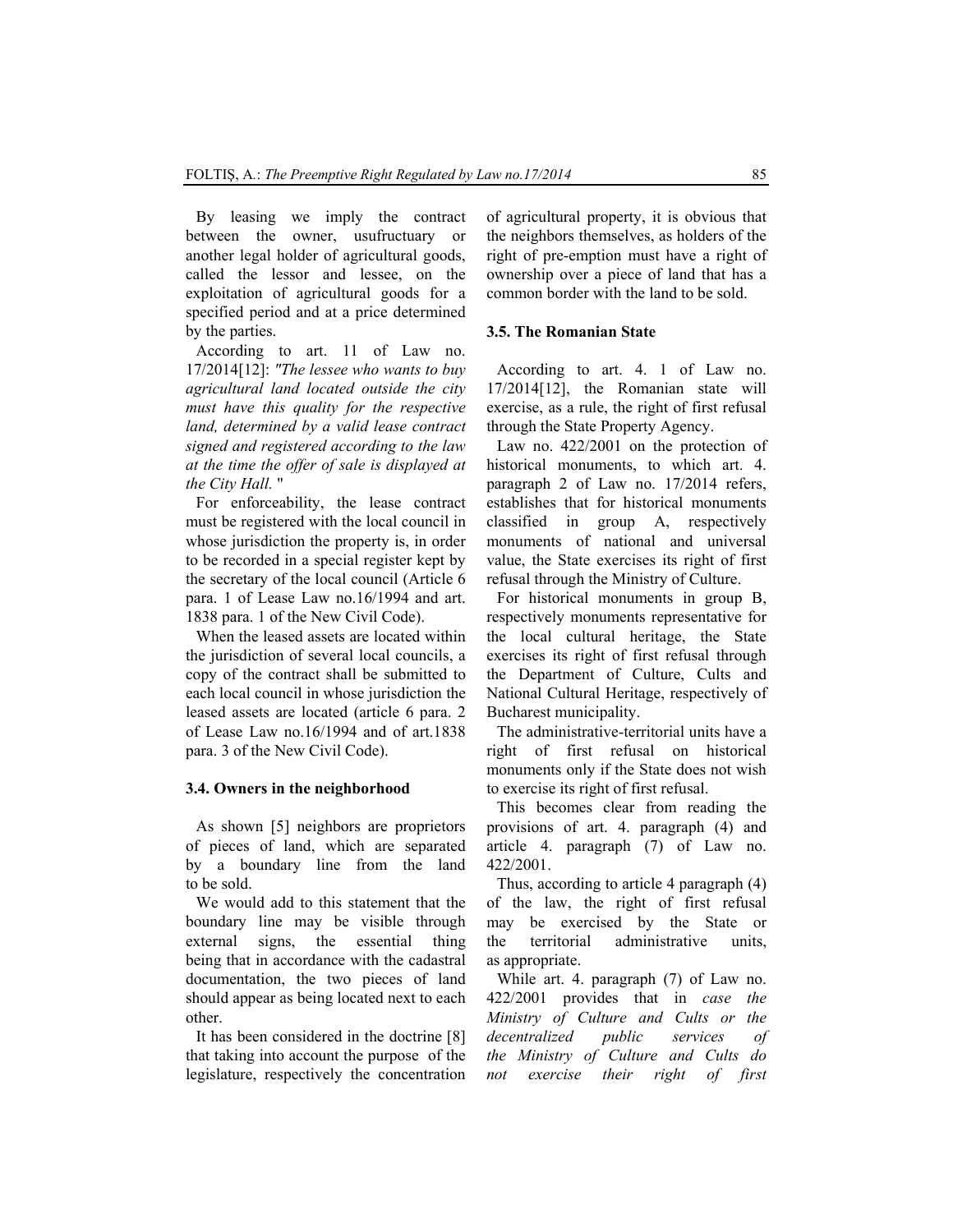*refusal within the period specified in par. (7), this right is transferred to the local authorities.*

Since the law does not distinguish, we consider that the right of first refusal of the administrative territorial unit may be exercised both when purchasing monuments from group A and from group B.

## **4. The procedure for exercising the right of first refusal**

According to art. 6 paragraph 1 of Law no. 17/2014[12]: *"Notwithstanding the art.1730 and the following of Law. 287/2009, republished, with subsequent amendments, the seller files an application to the City Hall in the range of the administrative-territorial unit where the land is, requesting the display of the offer for sale of agricultural land located outside the city, in order to bring it to the attention of the preemptors. The application is accompanied by the offer of sale of agricultural land and the supporting documents provided by the implementing rules of the present law.* "

In accordance with art. 6 para. 2 of Law no. 17/2014[12], within one business day from the date of filing the application, the City is compelled to display for 30 days the offer for sale at its headquarters and, where appropriate, on its website.

The City Hall is required to send to the central authorities' structure in the Ministry of Agriculture and Rural Development, respectively to its territorial structures, as appropriate, a file comprising the preemptors' list, respectively the copy of the request application, the offer for sale and the documentary evidence within three working days from the date of filing.

In view of a larger transparence, within 3 working days from the registration of the file, the central structure, respectively the territorial structures, as applicable, are required to display on their sites the offer for sale for 15 days.

The pre-emption right holder shall, within the 30 days stipulated in art. 6 para. (2) of Law no. 17/2014[12], express his/her purchase intention in writing, to communicate the acceptance of the seller's offer and to register it at the City Hall where it was displayed.

The City Hall will display, within 24 hours from registering the acceptance of the offer of sale, the data provided in the rules for the application of Law no.17/2014[12], which will send them for display on the site to the central structure, respectively to the territorial structures, as appropriate.

If within the 30 days stipulated in art. 6 paragraph 2 of Law  $no.17/2014[12]$ , more preemptors of a different rank manifest in writing their intention to buy at the same price and under the same conditions, the seller will choose, in compliance with art. 4 of the same law, the preemptor, a potential buyer, and will communicate his/her name to the City Hall.

If within the 30 days stipulated in art. 6 paragraph 2 of Law no.17/2014[12], more preemptors of a different rank manifest in writing their intention to buy at the same price and no other preemptor of a higher rank accepted the offer, at the same price and under the same conditions, the seller will choose between them and will communicate his/her name to the City Hall.

If within the 30 days stipulated in art. 6 paragraph 2 of Law no. 17/2014, a low rank preemptor offers a higher price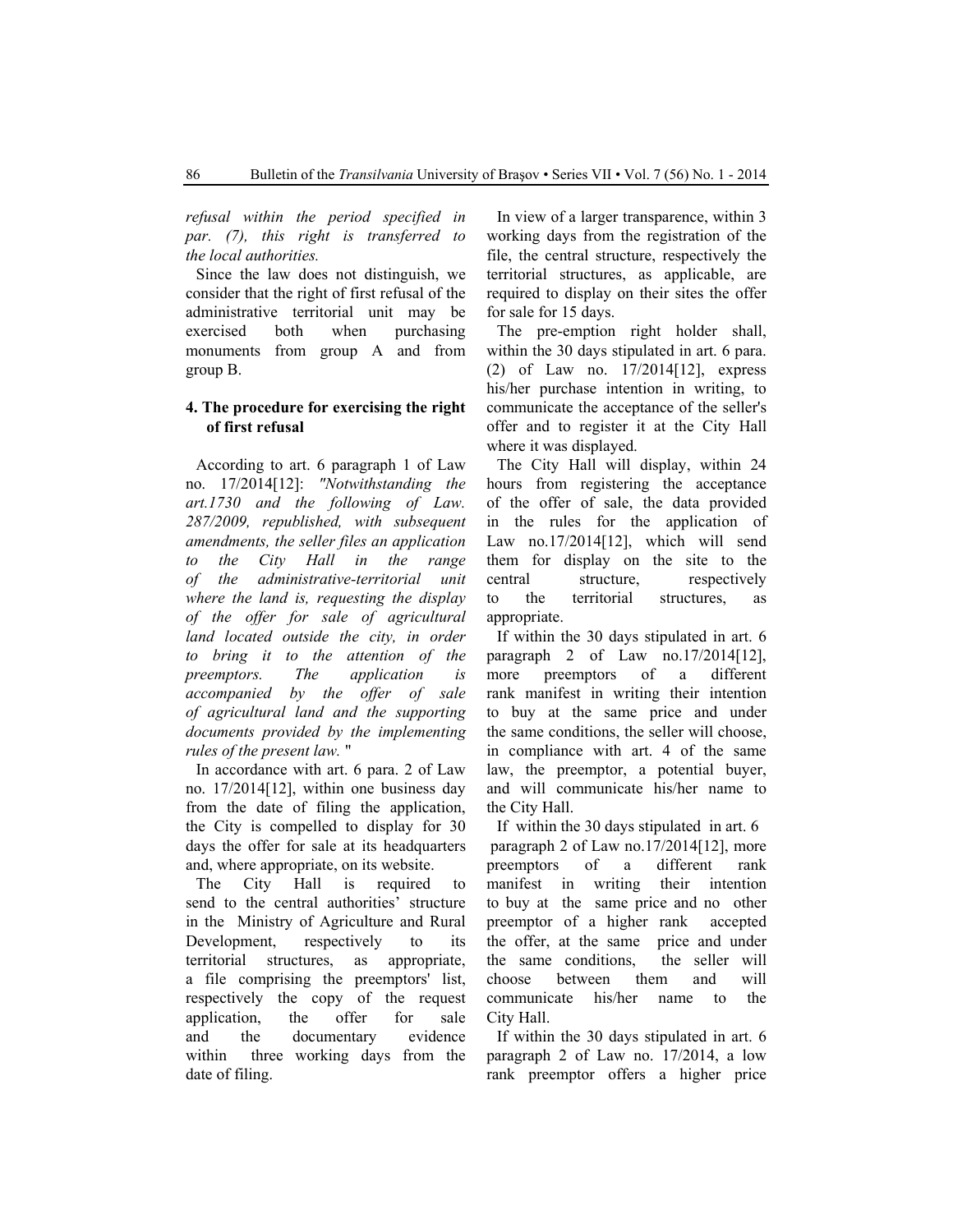than the offer of sale or the one offered by the other preemptors of a higher rank accepting the offer, the seller may resume the procedure, registering the offer for sale at this price, with the higher rank preemptors.

The procedure provided for in Art. 6 para. 4 of Law no. 17/2014 will run only once, within 10 days of the expiry of the 30 day term stipulated in art. 6 para. 2 of Law no.17/2014. On expiry of the 10 days, the seller will communicate the preemptor's name to the City Hall.

Within 3 working days from the notification referred to in art. 6 paragraphs 2, 3 and 5 of Law no.17/2014, the City Hall is compelled to transmit the central structure, respectively the territorial units, as appropriate, the identification details of the chosen preemptor, potential buyer, in order to verify whether the legal conditions are met.

If within the 30 days stipulated in art. 6 para. 2 of Law no.17/2014 [12], none of the holders of the right of pre-emption expresses his/her intention to buy the land, the selling of the land is free and the seller will notify the City Hall about it in writing.

The free sale of land at a lower price than the one required in the offer of sale stipulated in art. 6 para. 1 of Law no. 17/2014[12] or in more favorable terms than those shown in it, results in absolute nullity.

If within the 30 days stipulated in art. 6 paragraph 2 of Law no. 17/2014, i.e. the period of 10 days referred to in art. 7 paragraph. 5 of Law no.17/2014, the seller changes the data included in the offer for sale, she/ he resumes the application filing procedure set forth in art. 6 of Law no.17/2014[12].

## **References**

- 1. Beleiu, G.: *Dreptul de preempţiune reglementat prin Legea nr. 18/1991 a fondului funciar (The preemptive right regulated by the Land Law no. 18/1991).* In: Dreptul 12/1992.
- 2. Deak, Fr.: *Tratat de drept civil. Contracte speciale* (*Civil Law Treatise. Special contracts*). Bucharest. Actami Publishing, 1996
- 3. Deak, Fr.: *Tratat de drept civil. Contracte speciale* (*Civil Law Treatise. Special contracts).* Bucharest. Actami Publishing,1998
- 4. Dejoie, L.: *Urbanisme et securité juridique. Notaires de France,*  Cannes, May 2 to 5, 1993, 89-ème-Deuxieme Congress Commission : Le ground Maitrise et amenagement, Dalloz, Paris, 1992
- 5. Elias, C.: *Dreptul de preemptiune reglementat de Codul silvic si de O.U.G. nr. 26/2000 privind circulatia juridica a terenurilor cu destinatie forestiera (The pre-emption right regulated by the Forest Code and the Emergency Ordinance no. 26/2000 on the legal circulation of land with forestry destination)*. In: Acta Universitatis Bogdan Voda, Series Pro Jure, III, Roprint Publishing House, Cluj-Napoca, 2003.
- 6. Perignon, S. : *Droit of pre-emption in Urbanisme, Ouvrage collectif redige sous la direction d'Yves Jeguzo,* Dalloz, Paris, 1994.
- 7. Pop, L., Harosa, L.M.: *Drept civil. Drepturile reale principale (Civil Law. The main real rights).* Bucharest. Universul Juridic Publishing House, 2008
- 8. Stoica, V.: *Dreptul de preempțiune la vanzarea terenurilor agricole si a celor cu destinatie forestiera (The right of first refusal on the sale of*